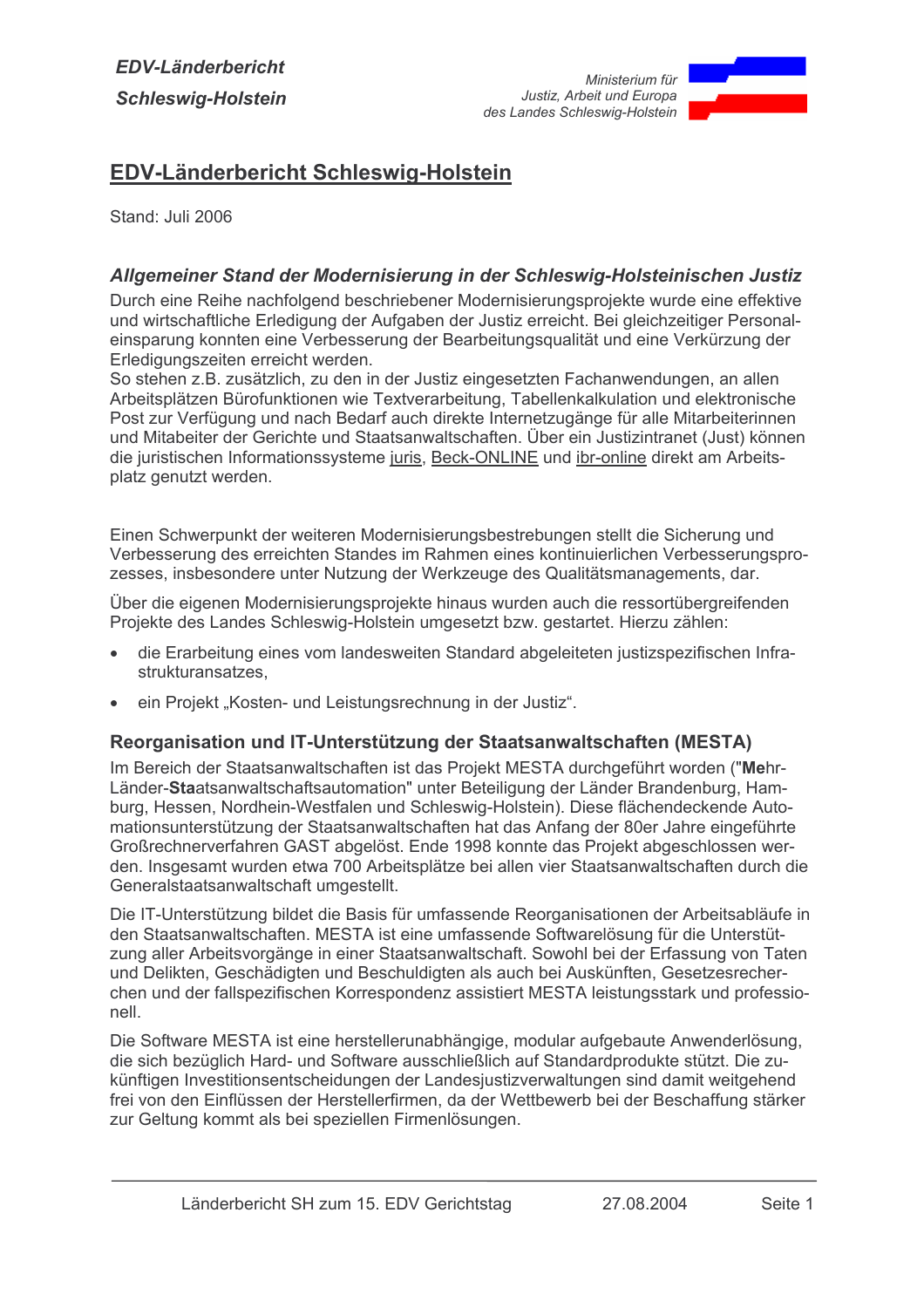

Die Umsetzung aktueller Änderungs- und Ergänzungserfordernisse ist über einen mit Dataport – dem IT-Dienstleister der Länder Schleswig-Holstein und Hamburg – abgeschlossenen Pflegevertrag sichergestellt. So wird derzeit an einem technischen Redesign gearbeitet.

Aus der MESTA-Umgebung heraus wird die elektronische Kommunikation mit Registern und anderen Behörden, unter anderem seit Juni 1999 das "Zentrale Staatsanwaltschaftliche Verfahrensregister", betrieben.

Weitere Informationen zum Programm MESTA finden Sie im Internetangebot des beauftragten Softwareherstellers Dataport (www.dataport.de) unter "Produkte - Produktkatalog".

### Strukturreform in den Gerichten der ordentlichen Gerichtsbarkeit (MEGA)

Im Rahmen des von 1996 bis 2002 durchgeführten Projektes MEGA ("Mehrländer Gerichtsautomation") wurden die Erkenntnisse und Ergebnisse aus den Forschungsvorhaben des Bundesministeriums der Justiz zur Strukturanalyse der Rechtspflege durch Änderung der Aufbau- und Ablauforganisation in der ordentlichen Gerichtsbarkeit mit Schwerpunkt in den 27 Amtsgerichten des Landes umgesetzt. Insbesondere wurden Serviceeinheiten mit technischer Unterstützung durch die Fachanwendung MEGA gebildet und die Abläufe innerhalb der Gerichte gestrafft.

Der Projektabschluss fand in Form einer Organisationsuntersuchung statt. Die Ergebnisse der Untersuchung bilden die Basis für einen kontinuierlichen Verbesserungsprozess in den Gerichten, für den unter anderem die Instrumente des Qualitätsmanagements eingesetzt werden.

Die durch die Länder Brandenburg, Hamburg und Schleswig-Holstein entwickelte Fachanwendung MEGA unterstützt einen hohen Anteil der Aufgaben der ordentlichen Gerichte. Allein in den Amtsgerichten werden individuelle MEGA-Module für sechs Gerichtsbereiche angeboten. Dazu kommen Module für Landgericht (Zivil- und Strafsachen) und Oberlandesgericht (Zivil- und Familiensachen). Weitere Gerichtsbereiche werden mit grundlegenden Basisfunktionalitäten unterstützt.

Für die Insolvenzabteilungen steht seit Einführung des neuen Insolvenzrechts im Jahre 1999 das von Brandenburg und Schleswig-Holstein Programm MegalnsO zur Verfügung, das neben den klassischen Geschäftsstellenfunktionalitäten umfassende Funktionen für den Dezernentenarbeitsplatz bietet.

Während MEGA vor allem auf die Unterstützung der Arbeit der Serviceeinheiten ausgerichtet ist, rücken nunmehr verstärkt die Arbeitsabläufe zwischen Serviceeinheiten und Dezernentinnen in den Fokus der Fortentwicklung. Zur Unterstützung der Abläufe wurde das Programm Judex für den Richterarbeitsplatz (Zivilsachen Landgericht) entwickelt, das mit der Geschäftsstellenautomation MEGA zusammenarbeitet. Im Rahmen eines im Jahr 2002 begonnenen Projektes wird die Software für den Einsatz in den Amtsgerichten fortentwickelt.

Mit der Einführung des Richterarbeitsplatzes einher geht die Einführung der neuen Schreibauftragstechnik MegaSAT, die ab 2006 flächendeckend die Mega-Schreibauftragstechnik ablösen wird. Die MegaSAT wird mit MEGA wie auch mit Judex eingesetzt werden und stellt damit ein weiteres Bindeglied zwischen Dezernentenarbeitsplatz und Serviceeinheit dar. Der besondere Vorteil der MegaSAT liegt in der überaus einfachen Vorlagenerstellung, die neben dem zentral administrierten Formularbestand auch die Erstellung individueller Formulare durch die Dezernenten ermöglicht.

Weiter wurde zur Vereinfachung und Beschleunigung der Kommunikation mit dem Bundeszentralregister und dem Verkehrszentralregister die Ablösung der schriftlichen Kommunikationswege, für die nur Übergangsgenehmigungen bestehen angegangen. Dabei wurde in einem gemeinsamen Projekt mit dem Land Brandenburg eine Fachanwendung

> Länderbericht SH zum 15. EDV Gerichtstag 27 08 2004 Seite 2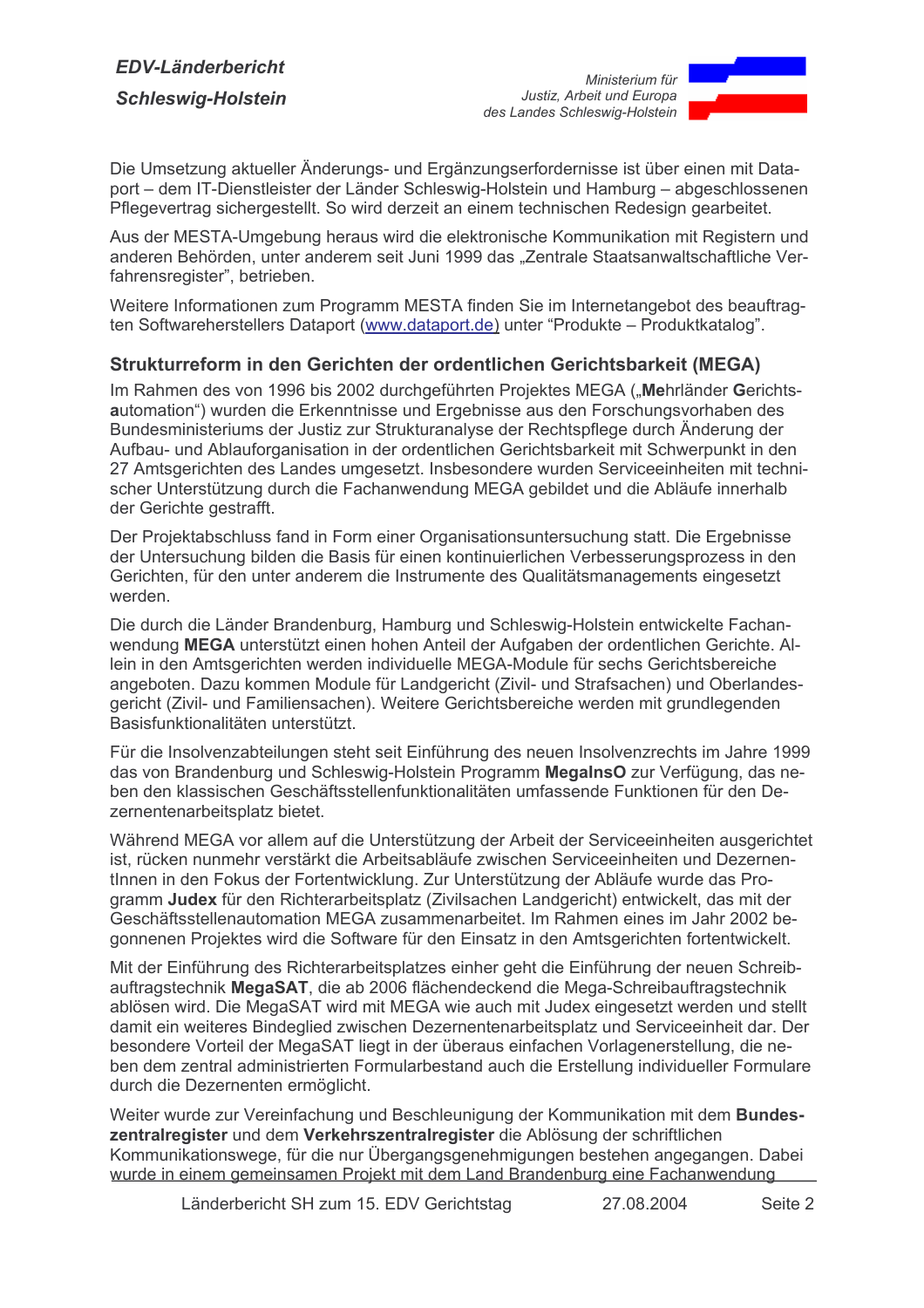

einem gemeinsamen Proiekt mit dem Land Brandenburg eine Fachanwendung erstellt, mit der die Erfassung elektronischer Anfragen und Mitteilungen an die Register unter Nutzung des in der Gerichtsautomation vorhandenen Datenbestandes möglich ist.

Die elektronische Kommunikation mit dem Bundeszentralregister wurde erfolgreich eingeführt und in weiteren Schritten sollen die von einem Zulassungsverfahren des Kraftfahrtbundesamtes abhängige elektronische Kommunikation mit dem Verkehrszentralregister sowie die elektronische Entgegennahme der seitens der Register erteilten Auskünfte eingeführt werden.

Zusätzlich wurde die elektronische Bekanntmachung von Insolvenzsachen im Internet ermöglicht. Nach den gesetzlichen Bestimmungen können jetzt etwa 80 % der Insolvenzveröffentlichungen über das Internet abgewickelt werden. Das schleswig-holsteinische Projekt zum Anschluss an das bundesweite Veröffentlichungssystem wurde in sämtlichen schleswigholsteinischen Insolvenzgerichten eingeführt.

### **Elektronisches Grundbuch**

Parallel zu den Reorganisationsmaßnahmen in den Amtsgerichten und Staatsanwaltschaften im Rahmen der Projekte MEGA und MESTA waren die Vorarbeiten für die Einführung des elektronischen Grundbuchs aufgenommen worden. Auch die Arbeitsabläufe in den Grundbuchämtern sollen soweit wie möglich optimiert werden. Dies kann bei Beibehaltung des Papiergrundbuchs nicht erreicht werden. In Schleswig-Holstein werden zurzeit ca. 1.2 Millionen Grundbücher geführt. Ziele der Umstellung auf maschinelle Führung sind:

- Schaffung von Rahmenbedingungen zur Sicherung des Wirtschaftsstandortes Schleswig-Holstein;
- Verbesserung des Grundstücksverkehrs, der Dienstleistung für Bürger, für die Kreditinstitute und Investoren sowie für die Notare und Behörden, insbesondere die Katasterverwaltung;
- Beschleunigung des Grundbucheintragungs- und Mitteilungsverfahrens:  $\bullet$
- schnelle Auskunft aus dem Grundbuch durch unmittelbaren Zugriff auf Grundbuchdaten, insbesondere für Notare. Kreditinstitute und Behörden.

Nach umfangreichen Prüfungen und Bewertungen der drei vorhandenen bzw. sich in Entwicklung befindenden IT-Lösungen hat die Landesjustizverwaltung Schleswig-Holstein sich Mitte 2000 für eine Übernahme der Lösung FOLIA/EGB aus Baden-Württemberg entschieden.

Mit FOLIA/EGB werden die Voraussetzungen geschaffen, die Grundbuchdaten durch eine Nacherfassung in strukturierter Form für die Bearbeitung in den Grundbuchämtern und für die Auskunft externer berechtigter Nutzer bereitzustellen. Die Sicherheit der Daten wird (erstmals für ein elektronisches Grundbuch in Deutschland) durch digitale Signaturen mit Smartcards gewährleistet, die bisherige handschriftliche Unterschrift durch die verantwortlichen Beamtinnen und Beamten ersetzen.

Ende 2001 wurde mit der Einführung von FOLIA/EGB in Schleswig-Holstein begonnen. Bisher wurden 24 der 27 Grundbuchämter umgestellt. Die Ausstattung der verbliebenden 3 Grundbuchämter erfolgt bis Ende 2006. Die Realisierung eines zentralen Archivierungs- und Internet-Auskunftssystems ist seit kurzem technisch abgeschlossen und freigegeben worden. Details zum Auskunftsverfahren finden sich unter www.grundbuch-sh.de.

Wie alle anderen Bundesländer arbeitet Schleswig-Holstein aktiv am Redesign-Projekt für das zukünftige Datenbankgrundbuch mit.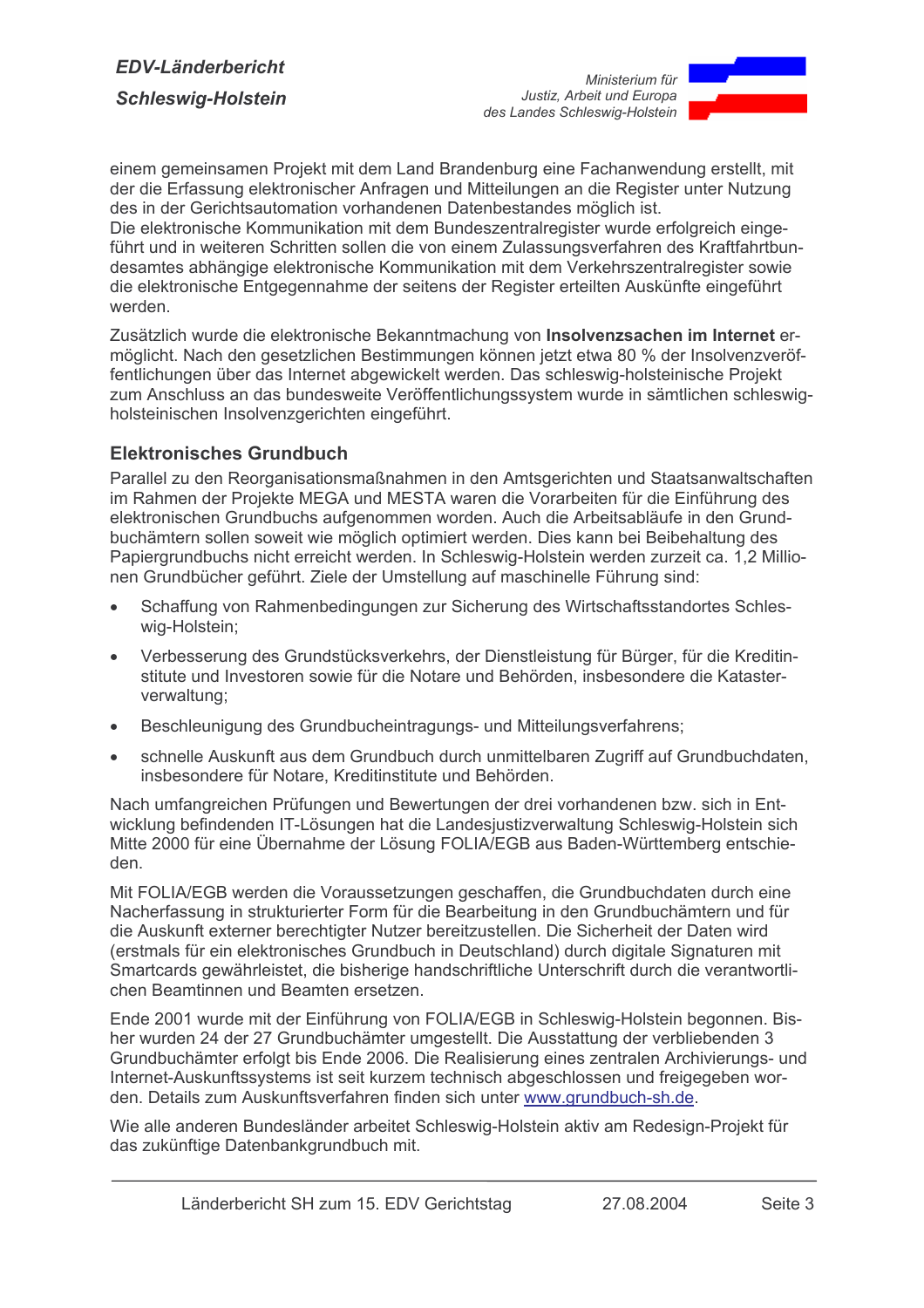

Ausführliche Informationen zu FOLIA/EGB finden Sie im Internet bei unserem Projektpartner Baden-Württemberg unter www.elektronisches-grundbuch.de.

### **Registerautomation**

Das schwerpunktmäßig beim Amtsgericht Kiel für das Land Schleswig-Holstein durchgeführte Projekt RaSch (Registerautomation Schleswig-Holstein") erzielt die Umorganisation der Registergerichte bei gleichzeitiger Einführung der elektronischen Registerführung. Das Projekt ist weit vorangeschritten. Das Amtsgericht Kiel startete im Juli 2004 als erstes elektronisches Registergericht des Landes: das Amtsgericht Flensburg folgte im Februar 2005. Bis Ende 2005 wurden sämtliche Registergerichte auf elektronische Registerführung umgestellt. Mit Einführung der elektronischen Registerführung einher geht die Konzentration der Registergerichte auf vier Standorte.

Als Fachanwendung wurde nach ausführlicher Bewertung der in Frage kommenden Produkte die Registerautomationssoftware Aureg gewählt, die im Auftrag der Länder Berlin, Brandenburg und Schleswig-Holstein entwickelt wird. Diesem Entwicklungsverbund ist das Land Bremen beigetreten. Die Fachanwendung Aureg erfüllt die fachlichen Anforderungen der Registergerichte in besonderem Maße. Sie ist durch ihren modularen Aufbau und den Einsatz moderner Technologien gut erweiterbar und daher für zukünftig zu erwartende rechtliche oder organisatorische Änderungen gerüstet.

Weiter dient das Projekt Registerautomation auch als Motor für allgemeine Modernisierungsvorhaben im Bereich IT der Justiz in Schleswig-Holstein. So wird im Rahmen der Umsetzung der SLIM IV-Richtlinie ein elektronischer Briefkasten und ein Dokumentenmanagementsystem eingesetzt. Diese IT-Infrastrukturen werden zz. auf einen allgemeinen Einsatz in der Justis untersucht.

# **Automatisiertes Mahnverfahren**

Historie: Projektauslöser war Mitte des Jahres 2000 die Ankündigung eines Antragstellers jährlich ca. 100.000 Mahnverfahren zusätzlich in Schleswig-Holstein (SH) zu beantragen. Hierdurch ergab sich eine neue Antragssituation. Eine Wirtschaftlichkeitsstudie empfahl, die Einführung des automatisierten Mahnverfahrens in SH in zwei Phasen zu planen.

Aktueller Stand: Die erste Phase, die bereits mit Aufnahme des Echtbetriebes im September 2002 realisiert wurde, führte zu einer zentralen, maschinellen Bearbeitung der Mahnverfahren im Amtsgericht Schleswig, die mit einem lediglich maschinell lesbaren Mahnantrag eingeleitet werden (sog. DTA-Verfahren).

Die maschinelle Verarbeitung erfolgt bei Dataport. Dataport ist der Zusammenschluss der Datenzentrale Schleswig-Holstein und des Landesamtes für Informationstechnik Hamburg, wo das gleiche IT-Verfahren bereits für Hamburg und Bremen betrieben wird. Seit Aufnahme des Echtbetriebes wurden über 300.000 Mahnverfahren bearbeitet, so dass binnen kürzester Zeit die Wirtschaftlichkeit erreicht wurde und sich die getätigten Prognosen der zugrundeliegenden Wirtschaftlichkeitsstudie als richtig erwiesen. Mit der Einführung einer signaturgesetzkonformen Datenübermittlung über das Medium Internet mit der Anwendung "ProfiMahn" ist in 2005 eine weitere Ausbaustufe realisiert worden.

Ausblick: Die Umsetzung der letzten Phase mit dem Ziel, der zentralen maschinellen Bearbeitung aller Mahnverfahren in Schleswig - Holstein und der Einführung des Belegleseverfahrens, ist nach positivem Prüfergebnis für Ende 2006 vorgesehen.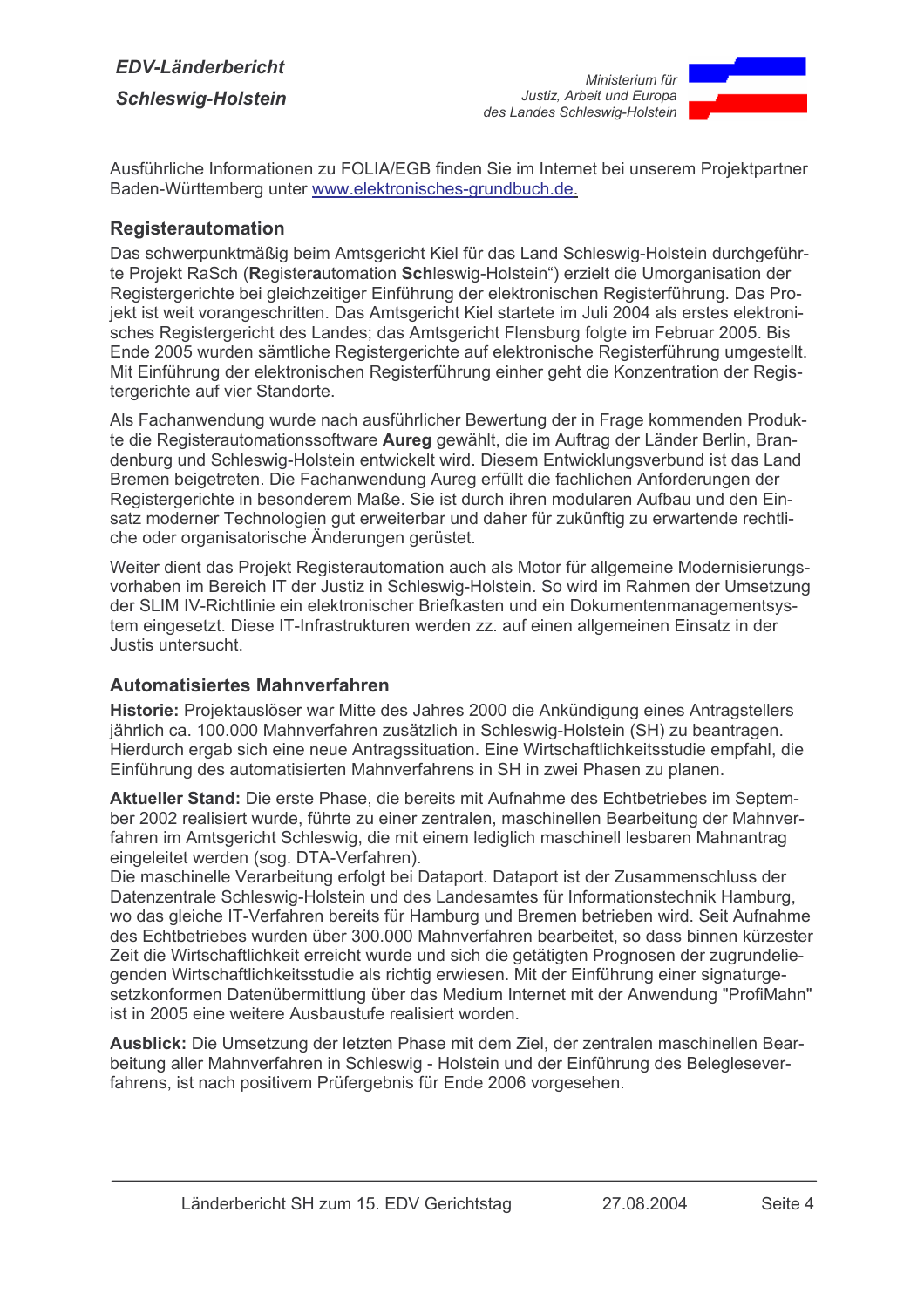

# Sozialgerichtsbarkeit

Wie im MEGA-Projekt sind auch in der Sozialgerichtsbarkeit (Landessozialgericht und 4 Sozialgerichte) strukturelle Änderungen im Bereich der Geschäftsstellen und der Kanzlei vorgenommen worden, indem die sog. Serviceeinheiten gebildet wurden.

Diese neue Ablauf- und Aufbauorganisation wurde seit 1996 durch die Software LISA-NT im Bereich der Serviceeinheiten flankiert. Das Programm unterstützte die Mitarbeiter/innen bei der fachspezifischen Korrespondenz, Verwaltung von Sitzungsterminen, Erstellung von Ladungen, Registerführung, Fristenkontrolle, Auskünften und Verfahrensstatistik.

Seit Anfang 2006 stellt die Sozialgerichtsbarkeit auf EUREKA-Fach um, da die Weiterentwicklungskosten für LISA-NT das Projekt in einen nicht mehr wirtschaftlichen Rahmen gebracht hätten.

#### Weitere PC-Funktionalitäten:

In der Bücherei des Landessozialgerichts kommt das fachspezifische EDV-Verfahren Allegro zum Einsatz.

In der Sozialgerichtsbarkeit besteht zz. mit rd. 130 PC-Arbeitsplätze eine Vollausstattung.

Weitere Informationen über die Sozialgerichtsbarkeit des Landes Schleswig-Holstein finden Sie unter http://www.lsg.schleswig-holstein.de/.

#### Verwaltungsgerichtsbarkeit

Die etwa 145 Arbeitsplätze beim Oberverwaltungsgericht und Verwaltungsgericht wurden mit IT-Unterstützung ausgestattet.

Verbesserte Unterstützungsmöglichkeiten durch ein Gerichtsautomationsprogramm wurden 1999 bewertet. Auf dieser Basis wurde das unter Federführung des Landes Niedersachsen entwickelte Programm "EUREKA-Fach" eingeführt.

### **Finanzgerichtsbarkeit**

Im Finanzgericht Schleswig-Holstein ist die IT-Ausstattung bei allen möglichen Arbeitsplätzen erfolgt. Eine Vernetzung wurde im ersten Halbjahr 2002 realisiert.

Die Fachanwendung EUREKA-Fach wurde im Schleswig - Holsteinischen Finanzgericht mit Beginn des Jahres 2003 eingeführt.

### **Justizvollzug**

Im Rahmen eines Kooperationsverbundes zur gemeinsamen IT-Verfahrensentwicklung und pflege für den Strafvollzug wurde BASIS als länderübergreifende Plattform zu einer integrierten Gesamtlösung erweitert und eingeführt. Es stellt eine komplette IT-Organisationslösung zur Abwicklung und Unterstützung aller Aufgaben in Verwaltung und Vollzug einer Justizvollzugsanstalt dar.

Die Migration von BASIS-WEB ist schrittweise in den Jahren 2004 - 2007 in Schleswig -Holstein geplant.

Neben notwendigen Ersatzbeschaffungen finden auch noch Erstausstattungsmaßnahmen für IT-Arbeitsplätze statt.